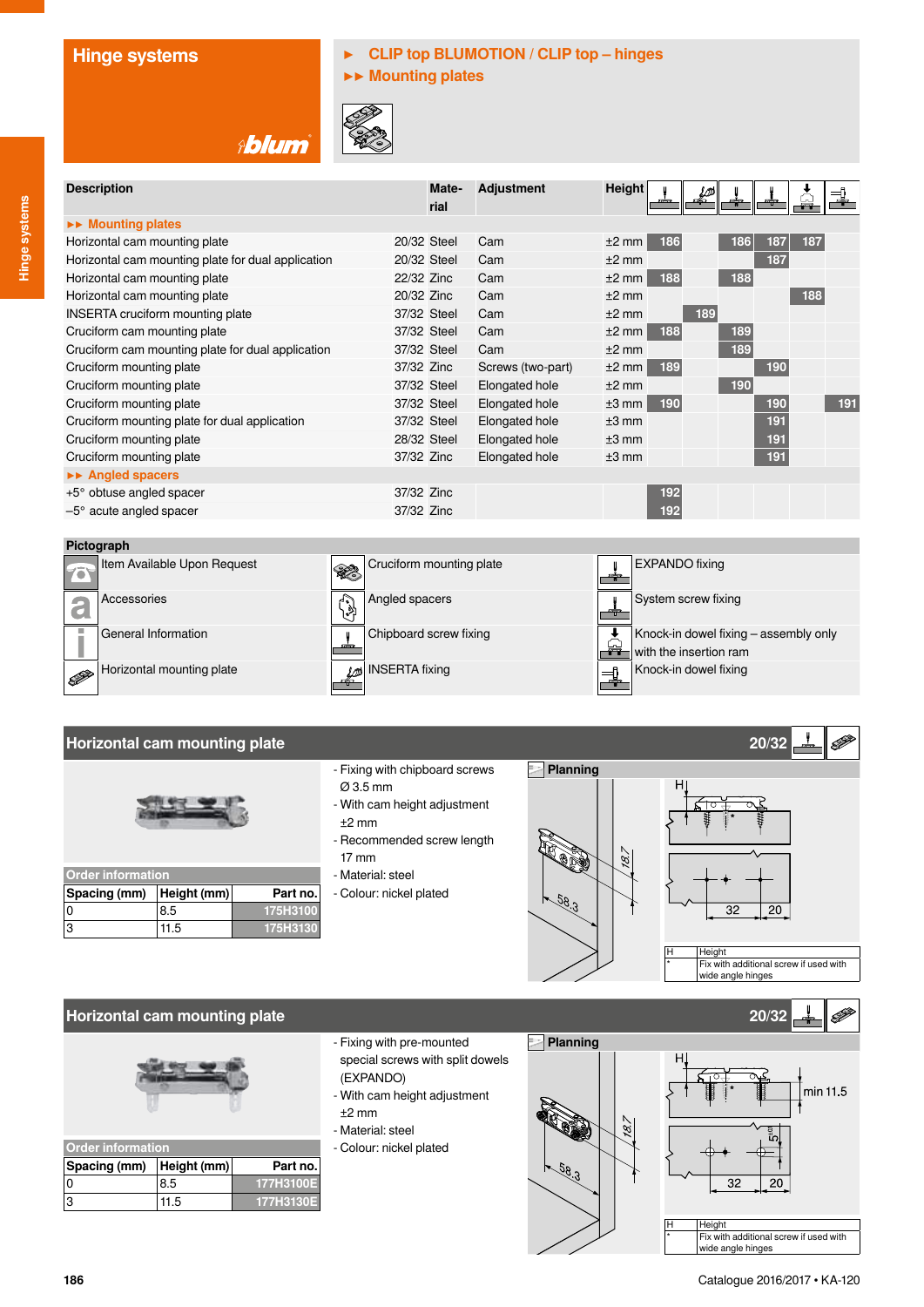## CLIP top BLUMOTION / CLIP top – hinges ◀ **Hinge systems**

**Mounting plates ◀◀**



**Ablum** 

#### **Horizontal cam mounting plate 20/32**



| <b>Order information</b> |      |                      |  |
|--------------------------|------|----------------------|--|
| Spacing (mm) Height (mm) |      | Part no.             |  |
|                          | 8.5  | <b>T</b> 177H3100E10 |  |
| 13                       | 11.5 | <b>T</b> 177H3130E10 |  |

- Fixing with pre-mounted special screws with split dowels (EXPANDO)
- With cam height adjustment ±2 mm
- Material: steel
- Colour: nickel plated



min 11.5 31 Height  $\frac{1}{1}$  Fix with additional screw if used with wide angle hinges

min 11.5

#### **Horizontal cam mounting plate 20/32**



| <b>Order information</b> |             |          |  |
|--------------------------|-------------|----------|--|
| Spacing (mm)             | Height (mm) | Part no. |  |
|                          | 8.5         | 175H4100 |  |
| 13                       | 11.5        | 175H4130 |  |

- Assembly using pre-mounted system screws Ø 6 x 12.9 mm (66B.129)
- With cam height adjustment ±2 mm
- Material: steel
- Colour: nickel plated



#### **Horizontal cam mounting plate for dual application 20/32**



| <b>Order information</b> |     |          |  |
|--------------------------|-----|----------|--|
| Spacing (mm) Height (mm) |     | Part no. |  |
| 10                       | 8.5 | 175H410Z |  |

- Assembly using pre-mounted system screws Ø 6 x 8.9 mm (66B.089)
- With cam height adjustment ±2 mm
- For twin application
- Material: steel
- Colour: nickel plated







| <b>Order information</b> |                    |                 |  |  |
|--------------------------|--------------------|-----------------|--|--|
| Spacing (mm)             | Height (mm)        | Part no.        |  |  |
| 0                        | 8.5                | 177H3100        |  |  |
| 3                        | 11.5               | 177H3130        |  |  |
| a<br><b>Accessories</b>  |                    |                 |  |  |
|                          | <b>Description</b> |                 |  |  |
| Insertion ram            |                    | <b>MZM.0053</b> |  |  |

- Knock-in assembly with prefixed dowels
- Assembly with knock-in insertion ram or knock-in tool with pressure directly on the screw - With cam height adjustment
- ±2 mm
- Material: steel
- Colour: nickel plated

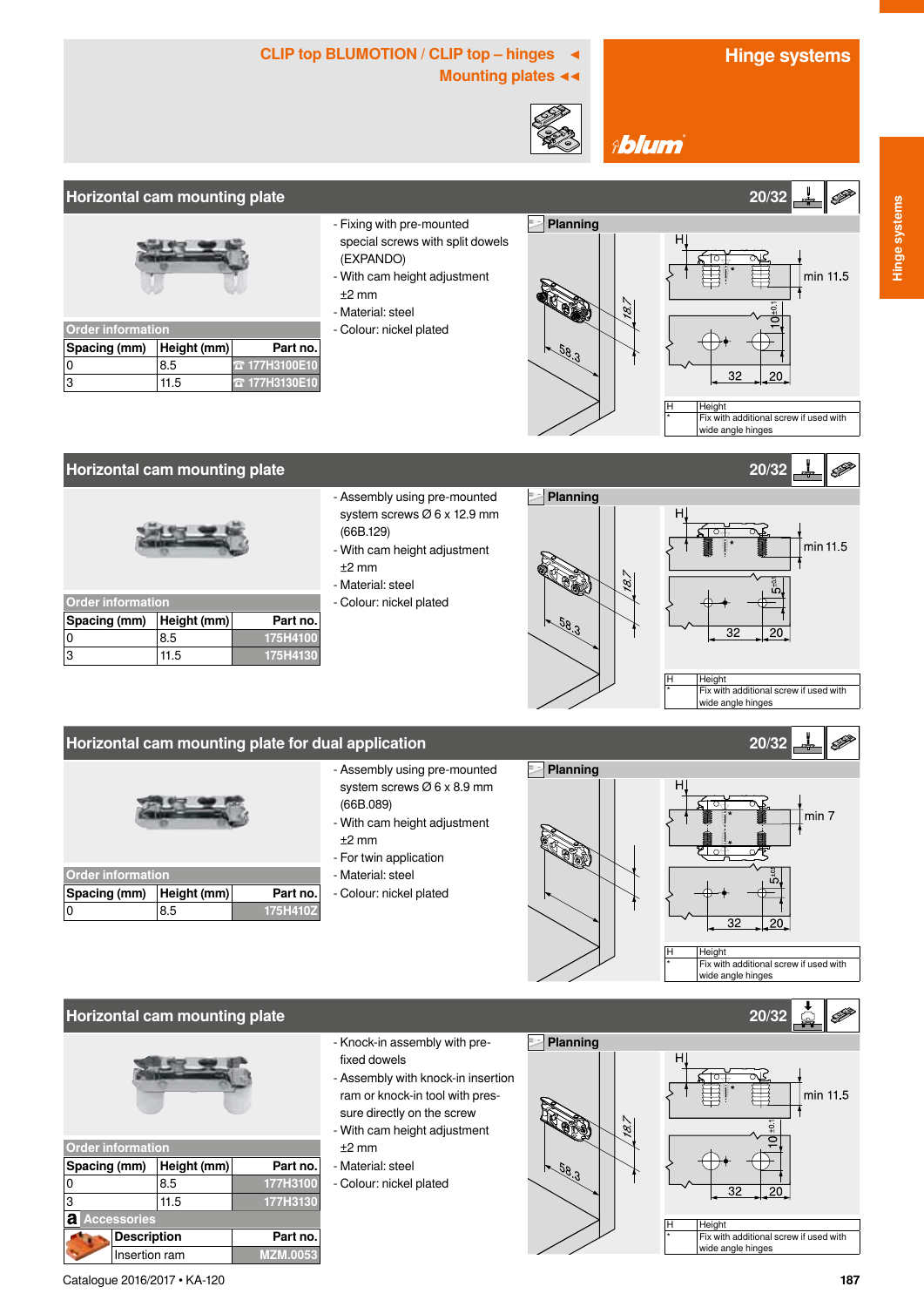# **Hinge systems ▶ CLIP top BLUMOTION / CLIP top – hinges**

**▶▶ Mounting plates**



### **Horizontal cam mounting plate 22/32**

| <b>Order information</b>   |      |          |  |
|----------------------------|------|----------|--|
| Spacing (mm)   Height (mm) |      | Part no. |  |
| 0                          | 8.5  | 175H5400 |  |
| 3                          | 11.5 | 175H5430 |  |

- Fixing with chipboard screws Ø 3.5 mm
- With cam height adjustment ±2 mm
- Recommended screw length 17 mm
- Material: zinc
- Colour: nickel plated



#### **Horizontal cam mounting plate 22/32**



| <b>Order information</b> |      |           |  |
|--------------------------|------|-----------|--|
| Spacing (mm) Height (mm) |      | Part no.  |  |
|                          | 8.5  | 177H5400E |  |
| ٦.                       | 11.5 | 177H5430E |  |

- Fixing with pre-mounted special screws with split dowels (EXPANDO)
- With cam height adjustment ±2 mm
- Material: zinc
- Colour: nickel plated





### **Horizontal cam mounting plate 20/32**



| <b>Order information</b> |                    |             |                 |  |
|--------------------------|--------------------|-------------|-----------------|--|
| Spacing (mm)             |                    | Height (mm) | Part no.        |  |
| 0                        |                    | 8.5         | 177H5100        |  |
| 3                        |                    | 11.5        | 177H5130        |  |
| а<br><b>Accessories</b>  |                    |             |                 |  |
|                          | <b>Description</b> |             | Part no.        |  |
|                          | Insertion ram      |             | <b>MZM.0050</b> |  |

- Knock-in assembly with prefixed dowels
- Assembly with insertion ram or knock-in tool only
- With cam height adjustment ±2 mm
- Material: zinc
- Colour: nickel plated





#### **Cruciform cam mounting plate 37/32**



| <b>Order information</b> |      |          |  |
|--------------------------|------|----------|--|
| Spacing (mm) Height (mm) |      | Part no. |  |
|                          | 8.5  | 173H7100 |  |
|                          | 11.5 | 173H7130 |  |

- Fixing with chipboard screws Ø 3.5 or Ø 4 mm
- With cam height adjustment
- $+2$  mm
- Material: steel
- Colour: nickel plated



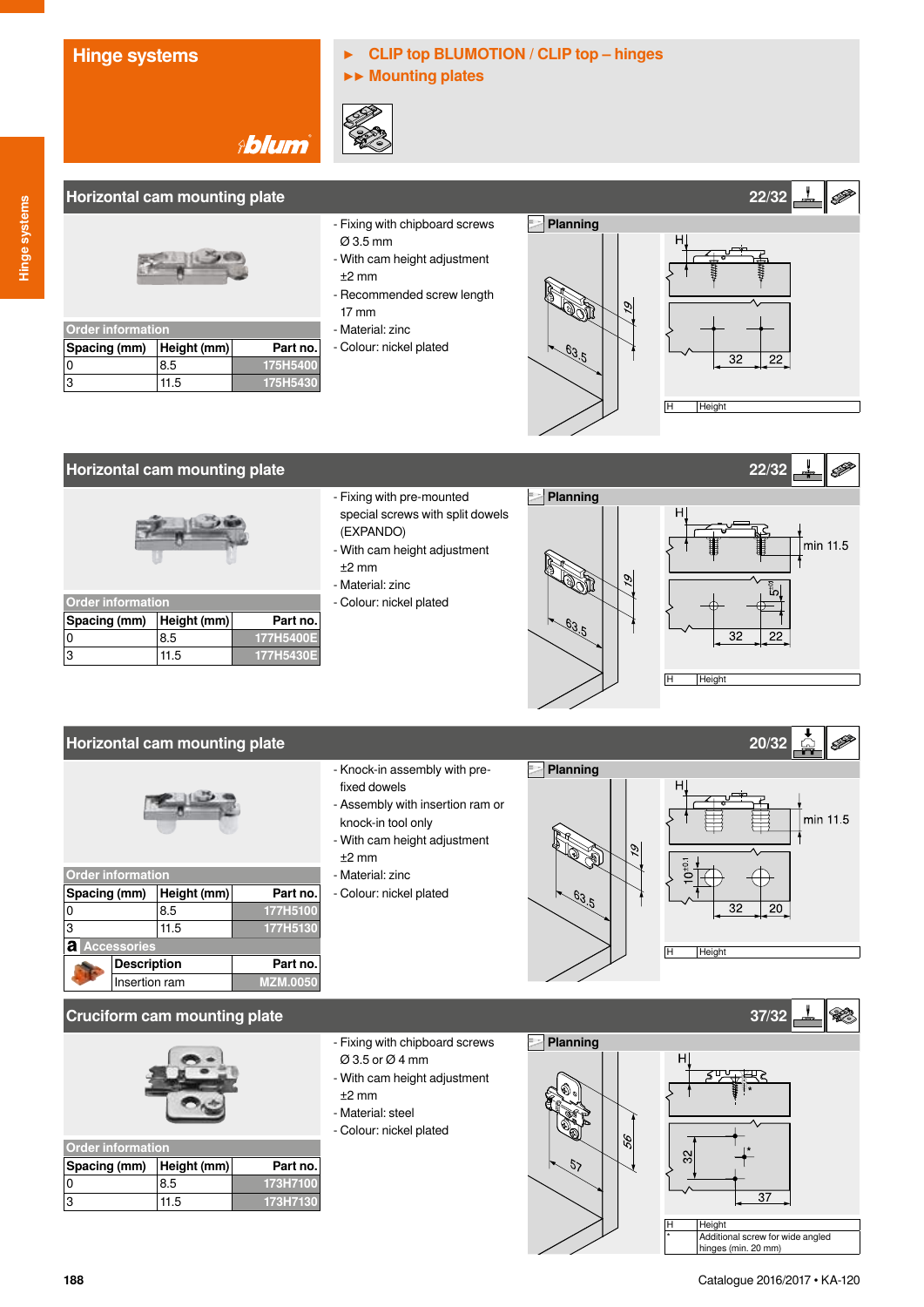# CLIP top BLUMOTION / CLIP top – hinges ◀ **Hinge systems**

**Mounting plates ◀◀**



**Ablum** 

### **INSERTA cruciform mounting plate 37/32**



| <b>Order information</b>   |      |           |  |
|----------------------------|------|-----------|--|
| Spacing (mm)   Height (mm) |      | Part no.  |  |
|                            | 8.5  | 174H7100I |  |
|                            | 11.5 | 174H7130I |  |

- Tool-free assembly
- With "self anchoring" feature
- With cam height adjustment
- ±2 mm
- Material: steel, closing lever, zinc die-cast
- Colour: nickel plated





#### **Cruciform cam mounting plate 37/32**



| <b>Order information</b> |      |           |
|--------------------------|------|-----------|
| Spacing (mm) Height (mm) |      | Part no.  |
|                          | 8.5  | 174H7100E |
| 3                        | 11.5 | 174H7130E |

- Fixing with pre-mounted special screws with split dowels (EXPANDO)
- With cam height adjustment ±2 mm
- Material: steel
- Colour: nickel plated

**Planning**





#### **Cruciform cam mounting plate for dual application 37/32**



| <b>Order information</b> |      |           |
|--------------------------|------|-----------|
| Spacing (mm) Height (mm) |      | Part no.  |
|                          | 8.5  | 174H710ZE |
| l 3                      | 11.5 | 174H713ZE |

- Fixing with pre-mounted special screws with split dowels (EXPANDO)
- With cam height adjustment ±2 mm
- For twin application
- Material: steel
- Colour: nickel plated





#### **Cruciform mounting plate 37/32**



| <b>Order information</b> |             |             |
|--------------------------|-------------|-------------|
| Spacing (mm)             | Height (mm) | Part no.    |
| 0                        | 8.5         | 175H7100    |
| 3                        | 11.5        | 175H7130    |
| 9                        | 17.5        | 175H7190    |
| 18                       | 26.5        | 175H7190.22 |

- Fixing with chipboard screws Ø 3.5 or Ø 4 mm
- With height adjustment ±2 mm - Recommended screw length
- 17 mm
- Material: zinc
- Colour: nickel plated





**SEP**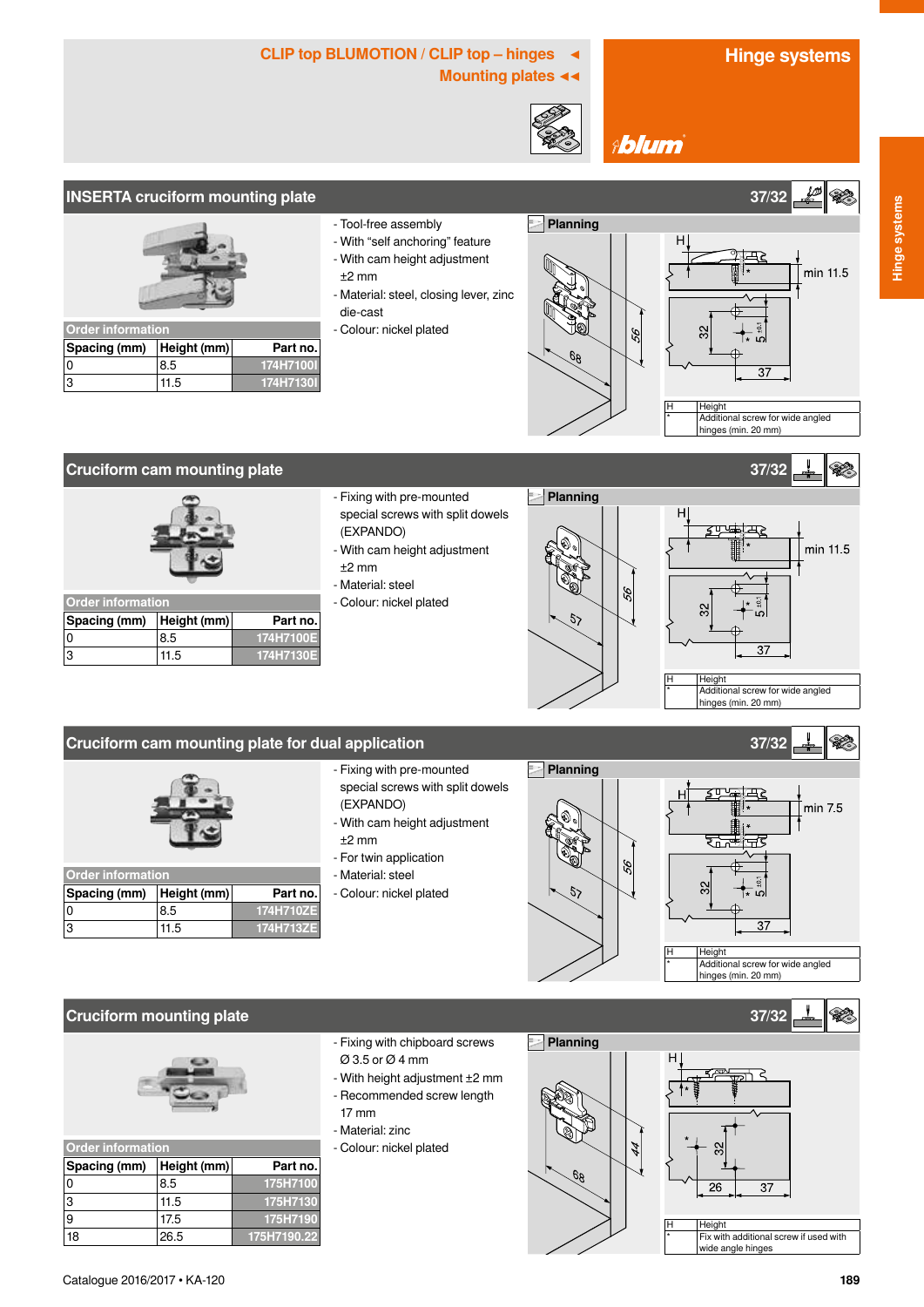# **Hinge systems ▶ CLIP top BLUMOTION / CLIP top – hinges**

**▶▶ Mounting plates**



## **Cruciform mounting plate 37/32**



0 8.5 **175H9100** 

|  | - Fixing with system screws Ø 6 x |  |
|--|-----------------------------------|--|
|  |                                   |  |

- 14.5 mm (661.1450)
- With height adjustment ±2 mm
- Material: zinc
- Colour: nickel plated





H Height<br>\* Fix with additional screw if used with

 $\mathscr{L}$ 

### **Cruciform mounting plate 37/32**



6 14.5 **175H9160**  9 17.5 **175H9190**  18 26.5 **175H9190.22**

| <b>Order information</b> |             |          |
|--------------------------|-------------|----------|
| Spacing (mm)             | Height (mm) | Part no. |
|                          | 8.5         | 173L6100 |
|                          | 11.5        | 173L6130 |

- Fixing with chipboard screws Ø 3.5 or Ø 4 mm
- With height adjustment ±3 mm - Recommended screw length
- $\overline{1}$  $-$  M
- Colour: nickel plated

**Planning**

 $5<sub>2</sub>$ 



#### **Cruciform mounting plate 37/32**



| <b>Order information</b> |             |             |
|--------------------------|-------------|-------------|
| Spacing (mm)             | Height (mm) | Part no.    |
|                          | 8.5         | 174E6100.01 |
| ß.                       | 11.5        | 174E6130.01 |

- Fixing with pre-mounted special screws with split dowels (EXPANDO)
- With height adjustment ±2 mm
- Material: steel
- Colour: nickel plated





### **Cruciform mounting plate 37/32**



| <b>Order information</b> |             |          |
|--------------------------|-------------|----------|
| Spacing (mm)             | Height (mm) | Part no. |
|                          | 8.5         | 173L8100 |
|                          | 11.5        | 173L8130 |

- Fixing with pre-mounted system screws Ø 6 mm
- With height adjustment ±3 mm
- Material: steel
- Colour: nickel plated





hinges (min. 20 mm)

**190**

| {ecommended screw length |  |
|--------------------------|--|
| 7 mm                     |  |
| Aaterial: steel          |  |
| Colour: nickel plated    |  |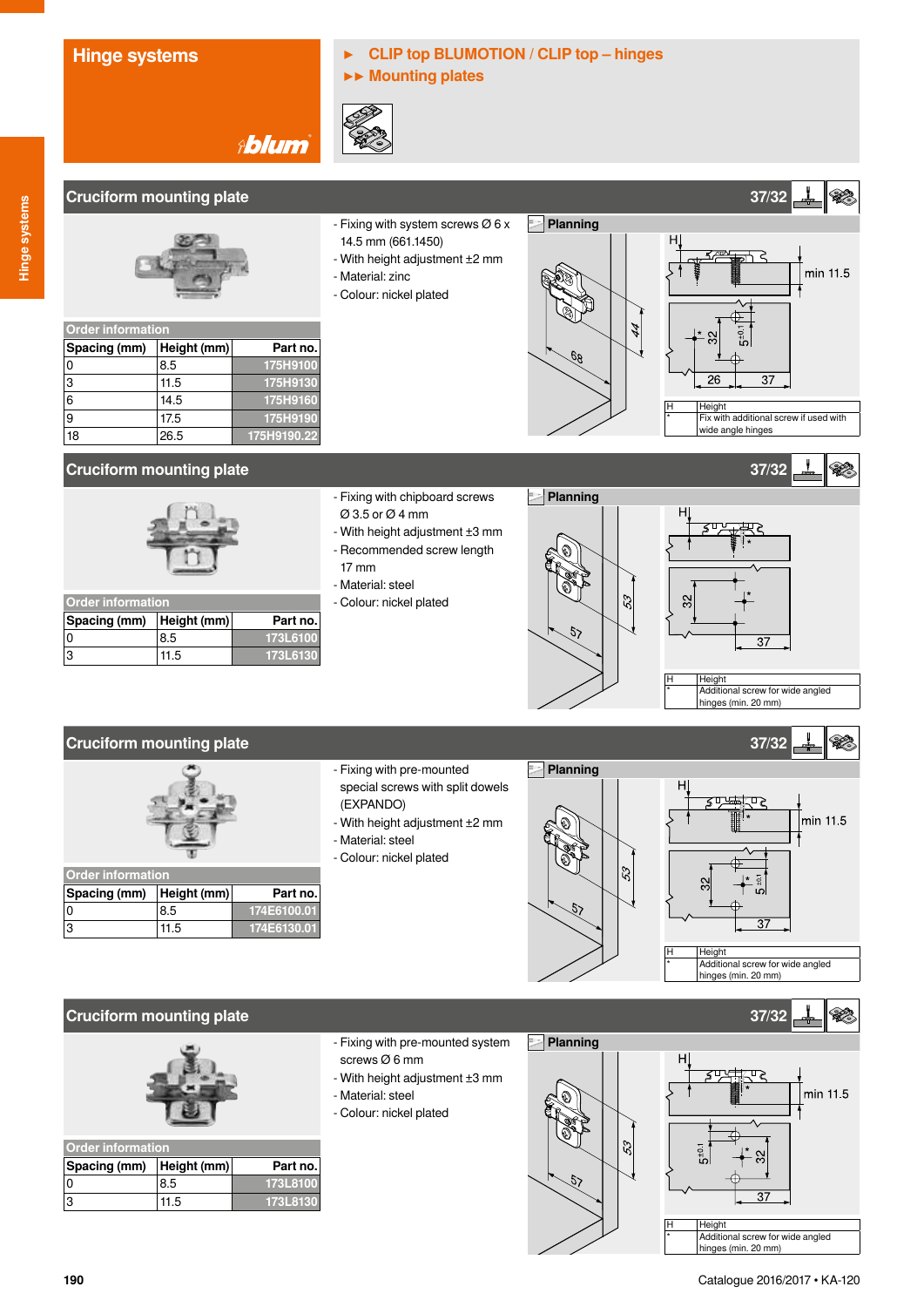min 8.5

**SEP** 

## CLIP top BLUMOTION / CLIP top – hinges ◀ **Hinge systems**

**Mounting plates ◀◀**



**Planning**

 $\overline{5}$ 

**Ablum** 

### **Cruciform mounting plate for dual application 37/32**



| <b>Order information</b> |     |             |
|--------------------------|-----|-------------|
| Spacing (mm) Height (mm) |     | Part no.    |
|                          | 8.5 | 173L8100.21 |

- Fixing with pre-mounted special system screws, Ø 6 mm (668.1150)
- With height adjustment ±3 mm
- For twin application

- Knock-in assembly with pre-

- With height adjustment ±3 mm

- Material: steel

fixed dowels

- Material: steel - Colour: nickel plated

- Colour: nickel plated



53



Height Additional screw for wide angled hinges (min. 20 mm)

Order information<br>**Spacing (mm)** Height (mm) **Spacing (mm) Height (mm) Part no.**<br>0 **8.5 Part 174L6100.05** 0 8.5 **174L6100.05** 3 11.5 **174L6130.05 Accessories Description Part no. Insertion ram MZM.0061.01** 

#### **Cruciform mounting plate 28/32**



| <b>Order information</b> |      |          |
|--------------------------|------|----------|
| Spacing (mm) Height (mm) |      | Part no. |
|                          | 8.5  | 173L8300 |
| l3                       | 11.5 | 173L8330 |

- Fixing with pre-mounted system screws Ø 6 mm
- 
- With height adjustment ±3 mm
- Material: steel
- Colour: nickel plated





#### **Cruciform mounting plate 37/32**



| <b>Order information</b> |             |             |
|--------------------------|-------------|-------------|
| Spacing (mm)             | Height (mm) | Part no.    |
| 0                        | 8.5         | 175L8100    |
| 3                        | 11.5        | 175L8130    |
| 9                        | 17.5        | 175L8190    |
|                          | 19.5        | 175L8190.21 |

- Fixing with pre-mounted system screws Ø 6 mm
- With height adjustment ±3 mm
- Material: zinc
- Colour: nickel plated





Height Fix with additional screw if used with wide angle hinges